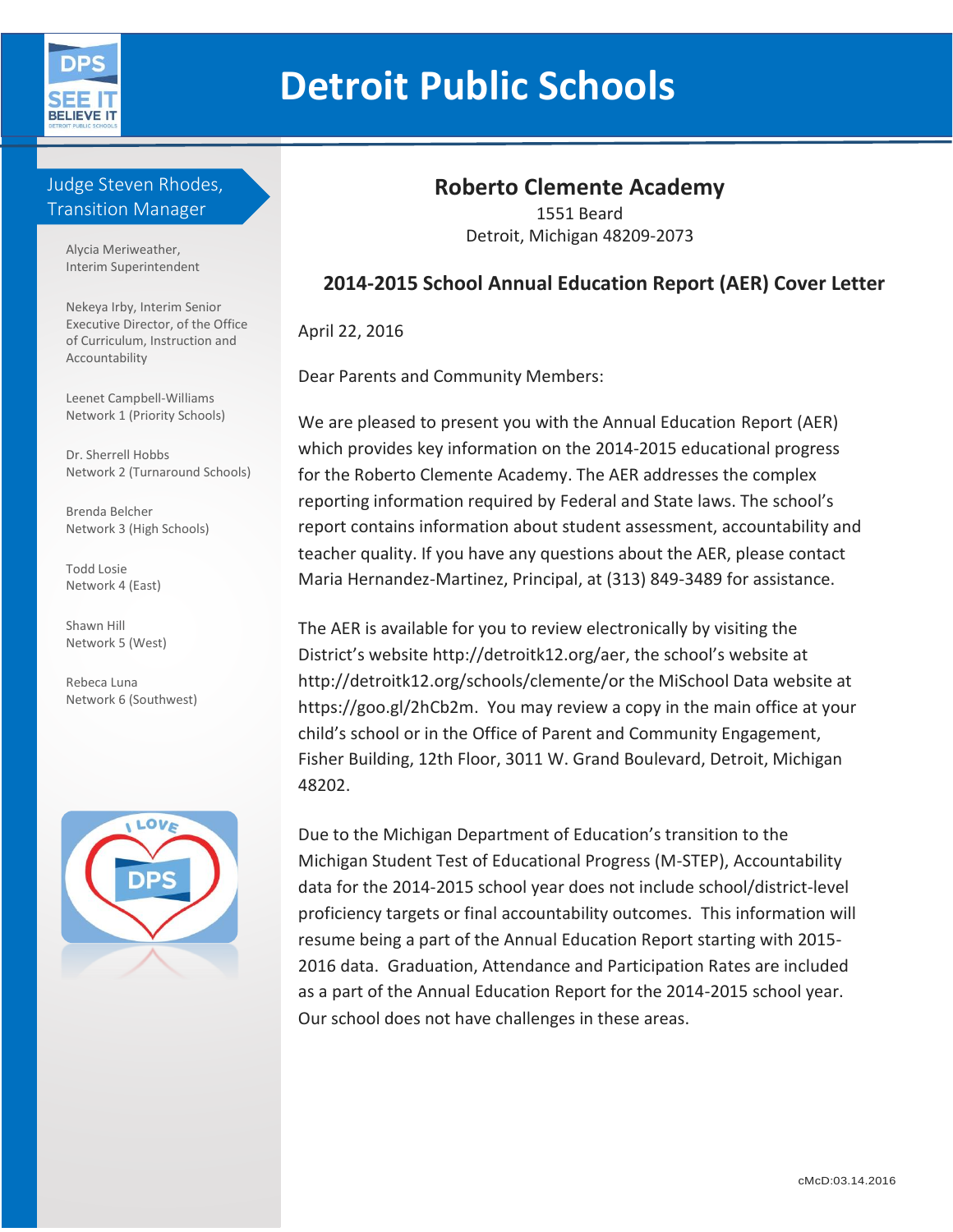We are actively working to impact student achievement and close persistent gaps in achievement by implementing the following key initiatives:

- High fidelity in the implementation of our school-wide reading, math, science, and social studiescurriculum.
- Implementation of the Common Core State Standards and Next Generation Science Standards in all grades K-5.
- Implementation of the Technology Readiness Infrastructure Grant (TRIG) with the ClassroomReadiness Professional Development Program
- Implementation of Blueprint for Exceptional Writing K-5, to improve writing instruction.
- Utilization of multiple assessment measures including MSTEP, NWEA MAP, STAR Reading, STAR EarlyLiteracy, and District Content Specific Pre/Post Tests.
- Administration of diagnostic and quarterly assessments in all content areas including reading,mathematics, science and social studies to inform instruction for students in all grades K-5.
- Implementation of the School Improvement Plan with focus on the district's initiatives for supporting student academic achievement including differentiated instruction, Gradual Release Model, Multi-Tiered Systems of Support, Sheltered Instruction Observation Protocols (SIOP), and Blueprint for Exceptional Writing.
- On- going data analysis, monitoring of teachers' instruction, on-going professional development, coachingand evaluation to continually improve teacher effectiveness.
- Integration of technology across all content areas to enhance and support student learning including Accelerated Reading, Accelerated Math, NBCLearn, Imagineit eSuite, Envision Pearson Learning,Discovery Education, CNN Student News, and RAZ Kids.
- Engage community partnerships to expand after school enrichment program.

# **Parent Involvement**

Roberto Clemente Learning Academy has developed a comprehensive Parent Involvement Policy, Parent Compact, and Parent Involvement Calendar to guide parental involvement. These documents provide for all levels of parentinvolvement including active participation in Parent Teacher Conferences, School Improvement Team, the Parent Advisory Council on Student Achievement (PAC-SA), student of themonth recognition, and school events (Family Math Night, Science Fair, Writing Fair, monthly book logs, Literacy Fair, Open House, Holiday Celebrations, field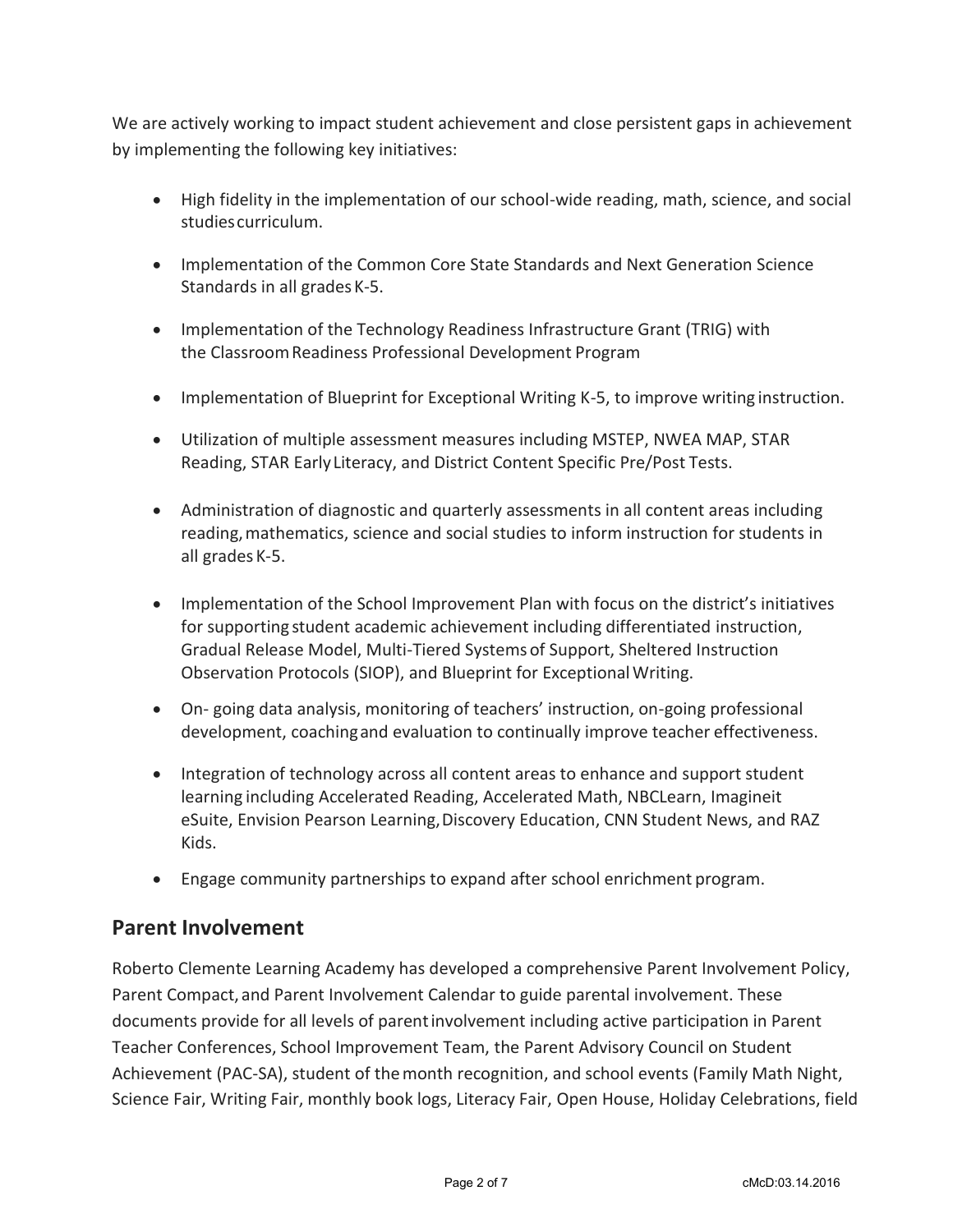trips, room volunteers). In order to achieve our goal of becoming a center of excellence we must have the support of every parent and guardian

State law requires that we also report additional information.

# **Process for Assigning Pupils to the School**

#### **Open Enrollment Initiative**

Detroit Public Schools has an "Open Enrollment Initiative." This initiative allows students to elect to attend any Detroit Public School without being required to live within the boundary for that school. The "Open Enrollment Initiative" does not apply to the Examination High Schools or Application Schools. Parents may enroll their child(ren) in the school of their interest as long as the school has not reached capacity for their particular grade. Enrollment preference is given to students who live within the boundary of a school. It should also be noted that transportation will not be provided for students who select a school outside of the boundary of their home school. "Open Enrollment Initiative" resources can be found on our website at: [http://detroitk12.org/resources/prospective\\_students/](http://detroitk12.org/resources/prospective_students/)

#### **Application Schools**

Detroit Public Schools has twenty-two (22) schools that require an application for enrollment. Families can apply during the application process window. Applications are open to families of current Detroit Public Schools students as well as those newly enrolling or attending school elsewhere. The District uses one application for its Application Schools. Please note requirements on the application for submission of report cards, test data, transcripts, essay and Grade Point Average information. Schools also may have other individual entry requirements. Be prepared to provide behavior reports.

#### **Examination High Schools**

During the Examination High Schools application window, all 8th grade students attending public and non-public schools are eligible to apply for admission to the 9th grade at Cass Technical High School, Renaissance High School and Martin Luther King, Jr. Senior High School's Mathematics, Science and Applied Technology (MSAT) and Center for International Studies and Commerce programs. Residency is not required. During the beginning of the school year, students must complete and submit an application to take the placement examination.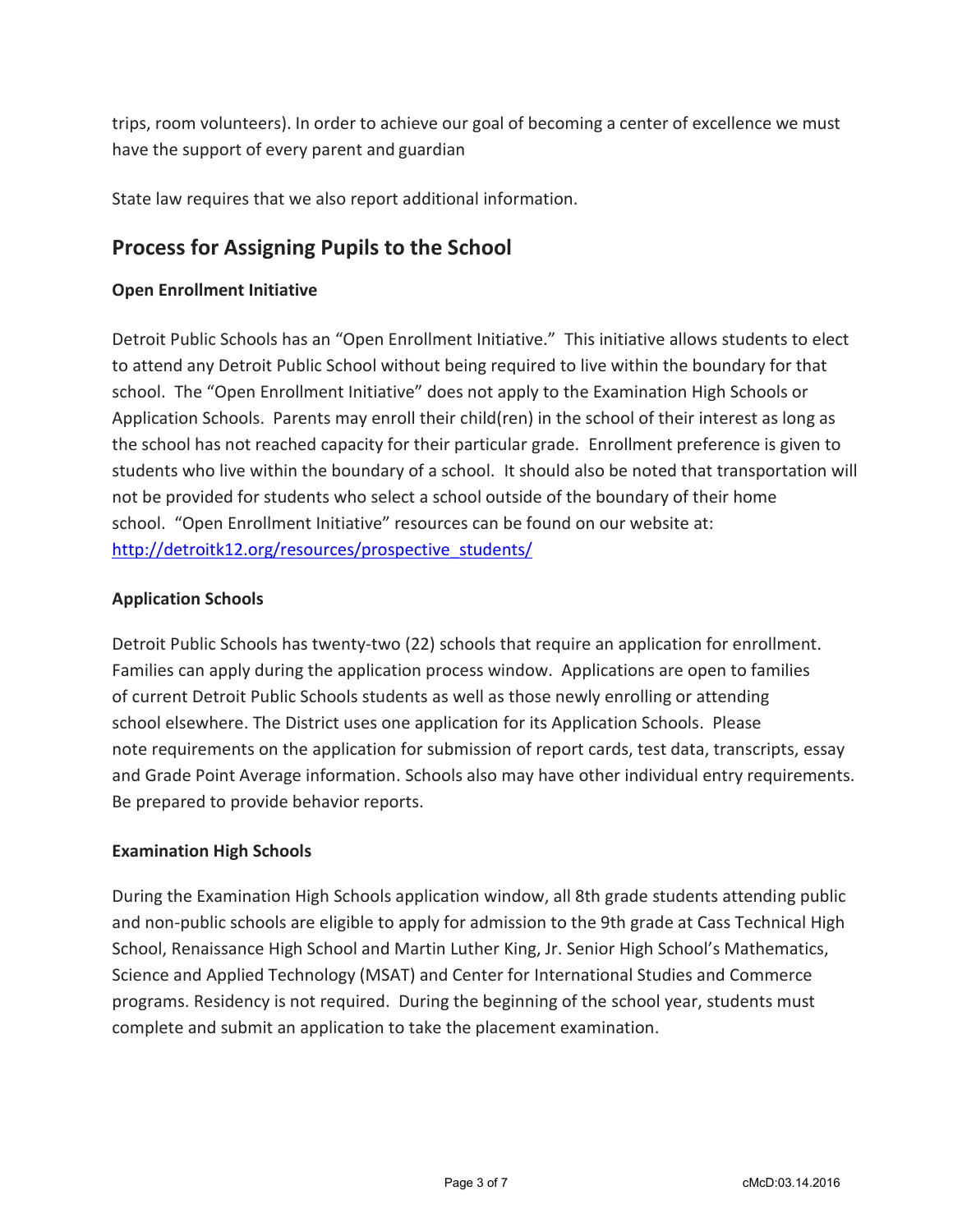#### **Examination High Schools (Continued)**

An application is available at:

- All Detroit Public Libraries
- All Detroit Public School's Middle Schools
- Detroit Public Schools Parent Resource Centers
- Detroit Public Schools Research and Assessment Office located in the Support Services Complex Building A - 1425 East Warren Avenue

Students must submit an application to be eligible to take the examination. Completed applications and all required documents must be submitted to the student's current school or the Detroit Public Schools' Office of Research and Assessment. Detroit Public Schools' students who submit an application will test at their middle school. Non-Detroit Public Schools' students who submit an application will be notified of their testing date and location by mail. Applications may be mailed.

# **School Improvement Status**

| Year      | <b>School Improvement Status</b> |  |
|-----------|----------------------------------|--|
| 2014-2015 | N/A                              |  |
| 2013-2014 | No Status                        |  |

We will continue to work towards meeting our School Improvement Plan goals in reading, writing, mathematics, science and social studies. Research-based strategies, comprehensive data analyses and data driven decision-making drives our school improvement efforts.

#### **Detroit Public Schools' Core Curriculum**

Consistent with the Detroit Public Schools 2013-2017 Strategic Plan**,** there are aggressive plans to accelerate the rate of student achievement and to ensure that students graduate with the academic and social skills necessary for success in college and the workplace.

#### **Specific curriculum actions are based on the District's strategic plan to:**

- I. Broaden Services to Address Student Needs
- II. Support Parents and Families
- III. Offer Broad/High Quality Programs
- IV. Improve Customer Service
- V. Create Safe Learning Environments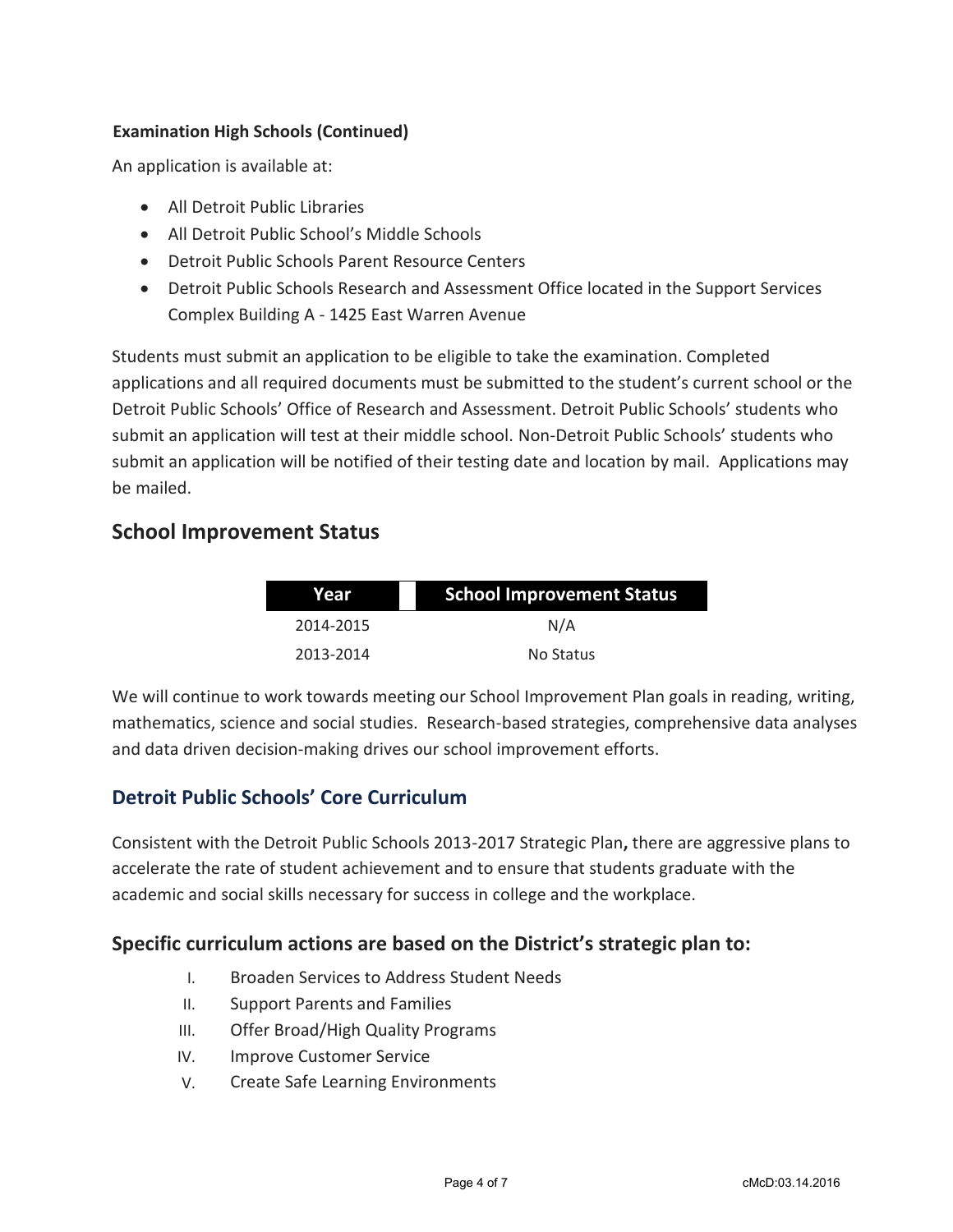# **Specific curriculum actions (Continued)**

- VI. Transform Central and School-Based services to serve customers better
- VII. Improve Technology
- VIII. Minimize the Impacts of Change
- IX. Foster School-Based Leadership
- X. Celebrate and Promote Success
- XI. Ensure Fiscal Stability
- XII. Improve Attendance and Discipline

The "Neighborhood-Centered, Quality Schools," Strategic Plan, is available online at [http://detroitk12.org/content/wp-content/uploads/2013/03/Strategic\\_Plan\\_DRAFT-FINAL.pdf](http://detroitk12.org/content/wp-content/uploads/2013/03/Strategic_Plan_DRAFT-FINAL.pdf)

#### **Access to the Core Curriculum**

The instructional strategies and grade level expectations are aligned to the Michigan Department of Education standards (science and social studies) and Common Core State Standards (mathematics and English language arts). This represents the core curriculum for Detroit Public Schools which is supported by the texts, materials, computer software and other school level resources used daily in the classrooms. All of the professional development activities are aligned to the core curriculum and/or standards. The implementation is a process delineated in the District Academic Plan:

[\(http://detroitk12.org/content/wp-content/uploads/2012/05/FINALAcademicPlanExecutive-](http://detroitk12.org/content/wp-content/uploads/2012/05/FINALAcademicPlanExecutive-Summary_2012.pdf)Summary 2012.pdf). This plan serves as the framework for each school's academic achievement plan. The frequent monitoring of the implementation of these plans are conducted by the school diagnostic visits, review of the benchmark assessments, use of the teacher evaluation tool and adherence to the pacing calendar. The public may access the core curriculum via our public website [www.detroitk12.org](http://www.detroitk12.org/) and then click on the link to the individual academic offices.

Parents/Guardians are offered classes through Parent University to increase parenting skills, early childhood literacy, adult literacy and GED. During the school year, the Parent Resource Centers are a valuable resource that allow parents and other community members to participate in regular and on-going informational and participatory sessions focused on curriculum and instruction. The Detroit Public Schools Hub, Web up-dates and semi-annual progress reports are a means to disseminate achievement information to educators.

# **Student Achievement Results**

Aggregate Student Achievement Results and Detroit Public Schools Quarterly NWEA~MAP Reading and Mathematics reports for our school can be found in the Resources section of our school's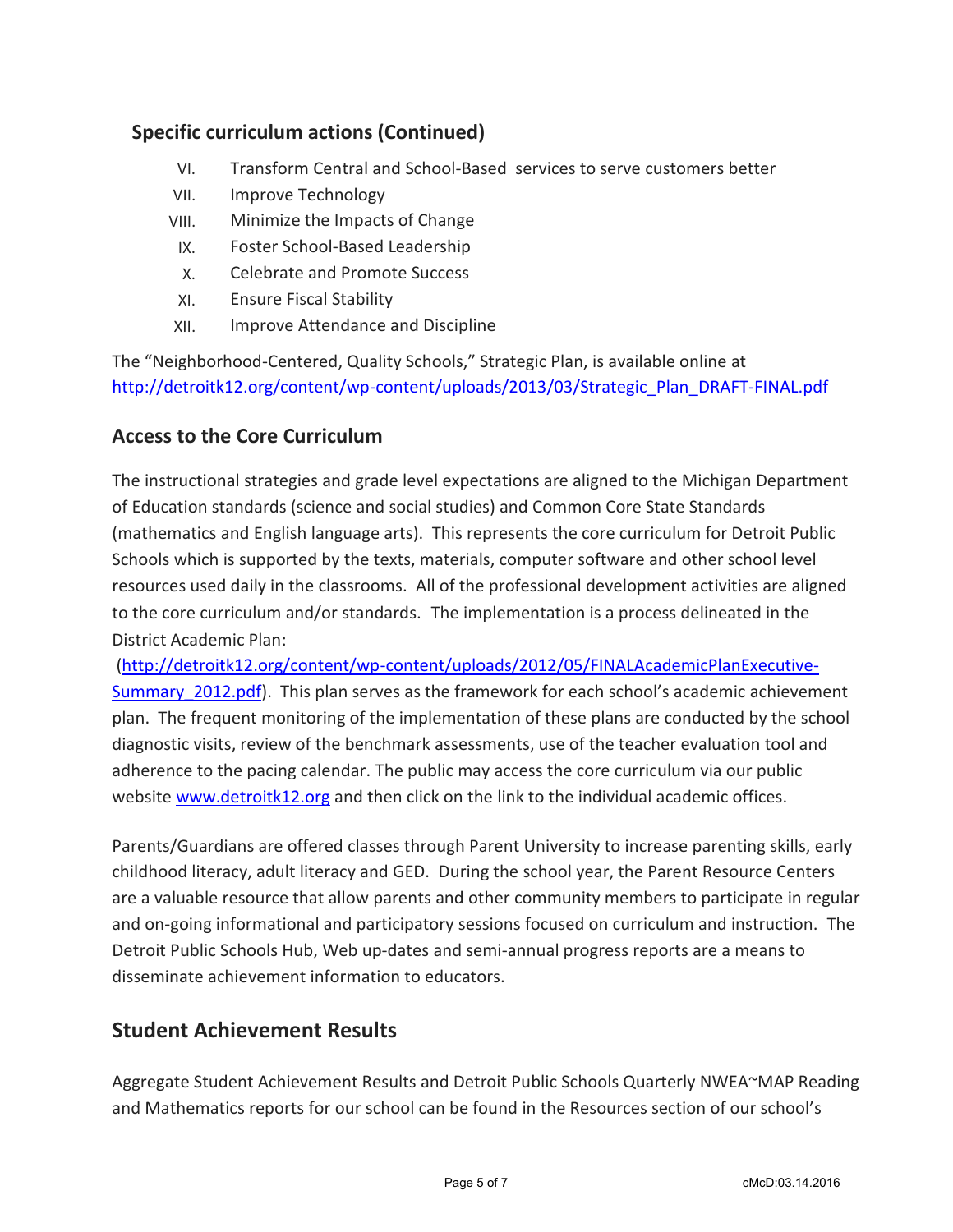# **Student Achievement Results (Continued)**

website at http://detroitk12.org/schools/clemente/. The following reports are available on the Detroit Public Schools' web page at the Research, Evaluation and Assessment site at <http://detroitk12.org/data/rea/> :

- District Profile Report
- Combined School Profile Reports
- Individual School Profile Reports
- NWEA~MAP aggregate student achievement results
- [Michigan Accountability Scorecard Report](https://goo.gl/GmqXJ4) at (https://goo.gl/GmqXJ4)
- [Annual Education Report](http://detroitk12.org/aer) at (detroitk12.org/aer)

#### **Parent-Teacher Conferences (Interactions)**

| 'School Year | <b>Total Parent</b><br><b>Interactions</b> | Percent |
|--------------|--------------------------------------------|---------|
| 2014-2015    | 806                                        | 52.9%   |
| 2013-2014    | 1141                                       | 73.6%   |

The Detroit Public Schools' Office of Research and Assessment has developed a data collection system which has enabled the District to comply with the Annual Education Report criteria of identifying the number and percent of students represented by parents at Parent-Teacher Conferences (PTC).

- 1.0 Data from the PTC Forms represent "parent interactions" with teachers, per school, per card marking.
- 2.0 Parent Interaction Definition: During Parent-Teacher Conferences (and in some instances school open houses) Schools/Teachers are advised to have each parent participant provide a parent signature-a parent may not sign for a student if they did not talk about that student.
- 3.0 Some Detroit Public Schools had a very high percentage of reported parent interactions. This may be due to a number of reasons. In at least two (2) instances, the calculated percentages are in excess of 100%. In each instance, each of these two (2) schools may have experienced a large parent turnout at each of the required conferences. If during each conference, one (1) parent with two (2) students enrolled in the school visited three (3) teachers for each of their two (2) students, this would count as six (6) parent interactions, thus increasing the base number and resulting percentage.